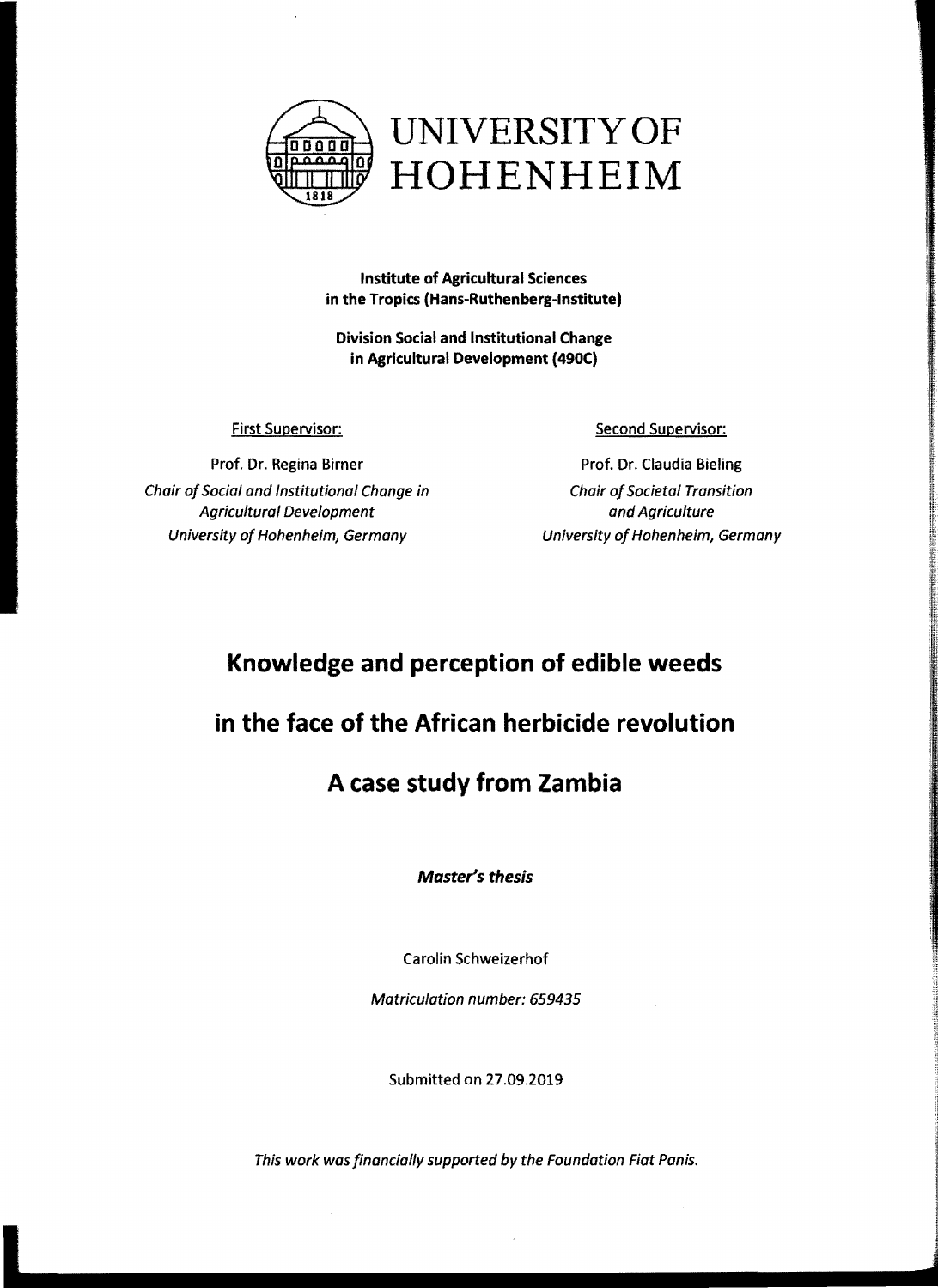#### **Abstract**

For several years, the number of smallholders in Sub-Saharan Africa using herbicides has been growing. Herbicides can help to increase agricultural productivity by reducing labor requirements and limiting crop losses due to weed infestation. However, some weeds contain high levels of micronutrients and are widely consumed as side dishes. An increased use of herbicides may cause those edible weeds to disappear from food baskets, which might be problematic given the high rates of malnutrition in Sub-Saharan Africa.

Against this background, the aim of the study was to examine the use and knowledge structures regarding edible weeds. Hereby, particular attention was paid to the transfer of knowledge on edible weeds. Furthermore, the use and knowledge of herbicides among the population in the study areas was investigated. In a concluding step, possible trade-offs for smallholders between the use of herbicides and the consumption of edible weeds were discussed.

The field work of the study was carried out in eight camps in the Eastern Province and the Southern Province of Zambia. In the period from December 2018 to February 2019, a total of 159 household interviews, 16 focus group discussions with different topics, and expert interviews were conducted.

Edible weeds were consumed in every interviewed household, and every participant knew at least one edible weed. Furthermore, it was observed that in particular women played an important role in the collection and preparation of edible weeds, as weil as in the preservation and dissemination of knowledge on them. However, the knowledge of edible weeds was at a high risk to decrease due to migration from rural to urban areas but also inter-rural migration, introduction of new foods, and changes in lifestyles. In order to protect the knowledge of edible weeds that has been passed on orally in families for generations, it is necessary to preserve it, for example by writing it down, or to create new contexts for knowledge transfer, for example by integrating it into the formal school curriculum. In the frame of the research, no evidence of lower consumption of edible weeds due to herbicide use was found, although herbicide use in the studied areas was higher compared to earlier available data. Regarding knowledge on herbicides, it was found that only few people had access to formal information and training in the use of herbicides. Overall, the topic of herbicides has been attributed predominantly to men by all of the participants of the study. It is proposed to extend and enhance the currently insufficient knowledge systems on herbicides in order to improve access to reliable information on herbicides for all, irrespective of their gender and whether herbicide use is intended.